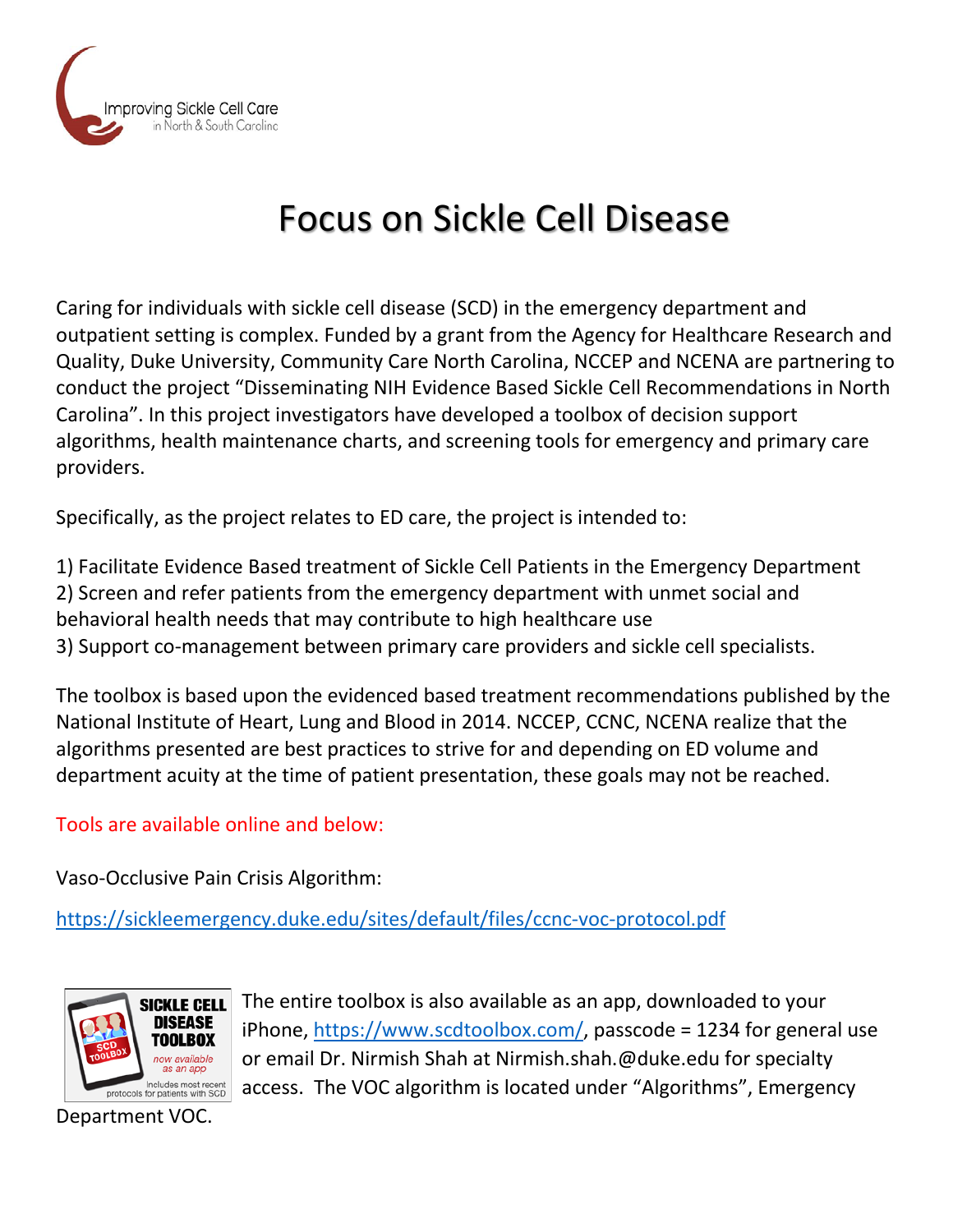## **Emergency Department Vaso-occlusive Crisis Management: Adults and Children**

Developed by the CCNC Sickle Cell Task Force with representation and formal endorsement from NC Emergency Nurse's Association and NC College of Emergency Physicians. This algorithm was adapted from the recommendations for the treatment of vaso-occlusive quideline published by the National Institutes of Health, National Institute of Heart, Lung and Blood, Evidence-Based Management of Sickle Cell Disease: Expert Panel Report, 2014.1 These quidelines are based upon best practice and contingent upon institutional resource availability and physician medical judgment.

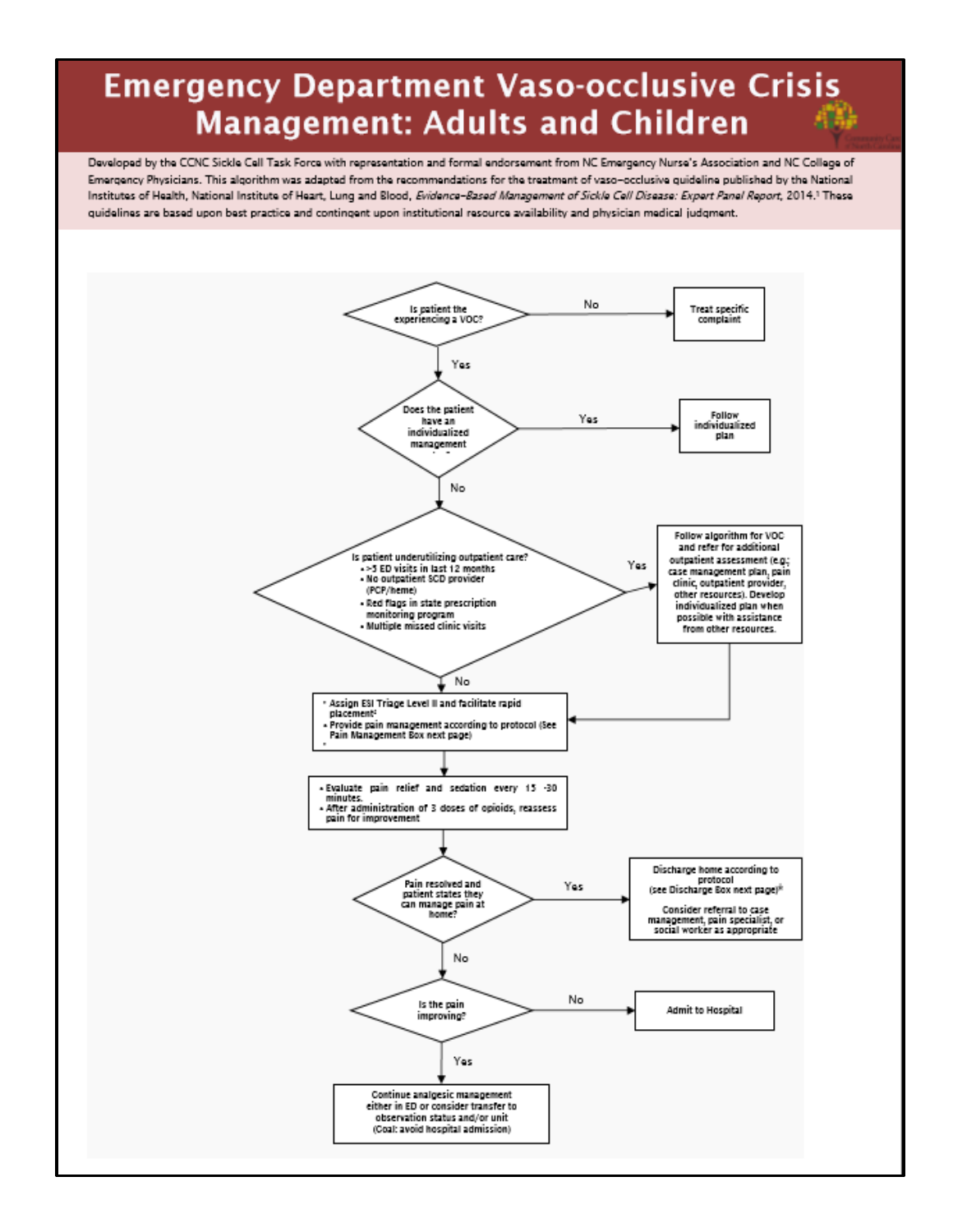### PAIN MANAGEMENT PROTOCOL

#### Time related goals are best practices to strive for.

- Use individual/personalized analaesic dosina plans if and when available (Electronic medical records).
- Treat pain aggressively & promptly. Rule out other sources of pain than VOC while treating VOC.
- Attempt to contact patients' SCD physician for analgesic suggestions, however, DO NOT delay administration of analgesics.
- Administer first dose as soon as possible given triage and healthcare resources, ideally within 30 min of triage or 60 min of registration.
- Administer intravenous opioids.
- Use the subcutaneous route if obtaining IV access will significantly delay administration of first dose, and, when intravenous access is not possible. Avoid intra-muscular route due to tissue damage and erratic absorption. Use weight based dosing when individual plan is not available. (e.g. morphine Sulfate, 0.1 mg/kg, or hydromorphone 0.02 mg/kg, Ex: 75 kg = MS 7.5 mg or hydromorphone 1.5 mg ) http://sickleemergency.duke.edu/sites/default/files/final%20weiaht%20based.pdf
- Allow patients to continue long-acting opioids in the ED, if prescribed as an outpatient.
- Re-assess for pain, pulse oximetry, and sedation, using a validated sedation scale such as RAAS, every 15-30 minutes
- Re-administer analgesic doses every 15-30 minutes until pain relief is obtained, if the sedation score and oxygenation status are acceptable. Rapid aggressive pain control will decrease the need for admission.
- Repeat doses may be escalated by 25% of the initial dose if there is no or minimal improvement in pain **SCOFA**
- If patient has received 3 doses, re-evaluate
	- For improving but unresolved pain, continue to aggressively treat pain but consider an increase in dose, change in drug and/or re-dosing intervals. Continue to treat in ED or transfer to observation status and/or unit.
	- If pain is resolved, discharge home.
	- For minimal or no change in pain, admit to hospital.
- If facility has the ability and established protocols, consider beginning PCA in the ED after administration of a minimum of 2-3 doses (after initial parenteral doses). Do not delay pain treatment to start PCA.

#### **ADJUVANT AGENTS**

- Administer oral or parenteral NSAIDS as an adjuvant analgesic in the absence of contraindications.
- Intravenous or oral hydration at maintenance rate, caution with CHF or renal failure.
- Supplemental oxygen for SPO2 <95% on room air.
- Treat itching with oral antihistamines (in some cases intravenous administration may be required), q 4-6 hours.
- Use non-pharmacologic approaches such as heat and distraction (e.g., music), when available.

## DISCHARGE HOME, ANALGESIC PRESCRIPTIONS, AND REFERRALS\*

- Consult case management or social work early to identify unmet needs and work with patients with high numbers of ED visits or hospitalizations.
- . Encourage patient to contact sickle cell provider to obtain opioid prescriptions.
- · If SCD provider not available, provide short course of short acting opioids (e.g., oxycodone, hydrocodone).
- . Consult state prescription monitoring database to guide opioid prescription determination: https://nccsrsph.hidinc.com
- . Encourage PCP or SCD provider follow up within several days.
- Refer patients to the CCNC Central Call Center for linkage to care management follow-up. FAX screening form to CCNC Call Center: 888.978.0645.

Evidence-Based Management of Sickle Cell Disease: Expert Panel Report, 2014. (2014). National Institutes of Health, National Institute of Heart, Lung and Blood. http://www.nhlbi.nih.gov/health-pro/guidelines/sickle-cell-disease-guidelines/sickle-cell-disease-report.pdf.

"Internet Citation: Emergency Severity Index (ESI) Implementation Handbook, 2012 Edition: Chapter 3. ESI Level 2. November 2011. Agency for Healthcare Research and Quality, Rockville, MD. http://www.ahrg.gov/profes <u>sionals/systems/hospital/esi/esi3.html</u>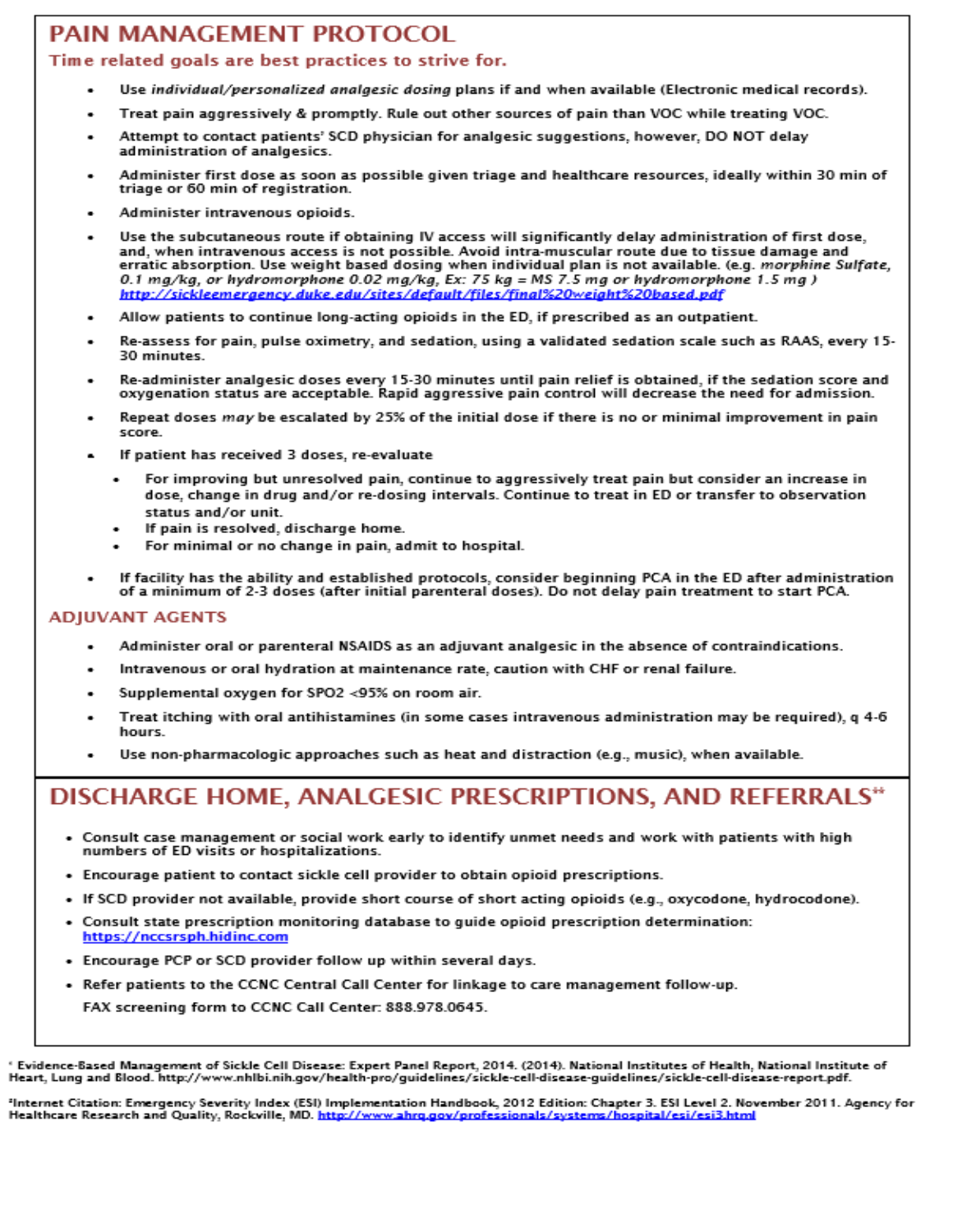## Sickle Cell Disease Referral Form



Provide the following information for the sickle cell patient to be referred. Please inform the patient they will be contacted by CCNC to assist with the arrangement of additional resources if needed.

| Date of Referral from ED:                                  |                                                                                                                                                                                                                            |
|------------------------------------------------------------|----------------------------------------------------------------------------------------------------------------------------------------------------------------------------------------------------------------------------|
| Patient Last Name:                                         |                                                                                                                                                                                                                            |
| <b>Patient First Name:</b>                                 |                                                                                                                                                                                                                            |
| Best contact info for patient:<br>2 <sup>nd</sup> contact  | Name:<br>₩.<br>Name<br>#∶                                                                                                                                                                                                  |
| Patient DOB:                                               |                                                                                                                                                                                                                            |
| Patient Medicaid ID:                                       |                                                                                                                                                                                                                            |
| Patient County of Residence                                |                                                                                                                                                                                                                            |
| Referring ED:                                              |                                                                                                                                                                                                                            |
| Referring Provider, Credentials,<br>contact                |                                                                                                                                                                                                                            |
| Patient is aware of referral                               | ⊏ yes<br>□ no                                                                                                                                                                                                              |
| Primary Care Provider, if known                            |                                                                                                                                                                                                                            |
| Sickle Cell Specialist, if known                           |                                                                                                                                                                                                                            |
| Care Plan Attached                                         | Yes or No<br>General plan<br>Pain specific plan                                                                                                                                                                            |
| List Specific Reason for Referral<br>(CHECK ALL THE APPLY) | Emotional<br>п.<br>Financial (Insurance, bills)<br>□<br>Medical (Needs PCP)<br>□<br>Prescriptions<br>□<br>Relational Issues/Family Support System<br>□<br>□ Transportation<br>Pain Management<br>۰<br>Additional Comments: |
| Please fax completed form to:                              | CCNC Call Center: 888.978.0645                                                                                                                                                                                             |
| Form Completed By / Date:                                  |                                                                                                                                                                                                                            |

Document ID: CC-SSR 20150112 Updated July 27, 2017

Sickle Cell Patient Referral